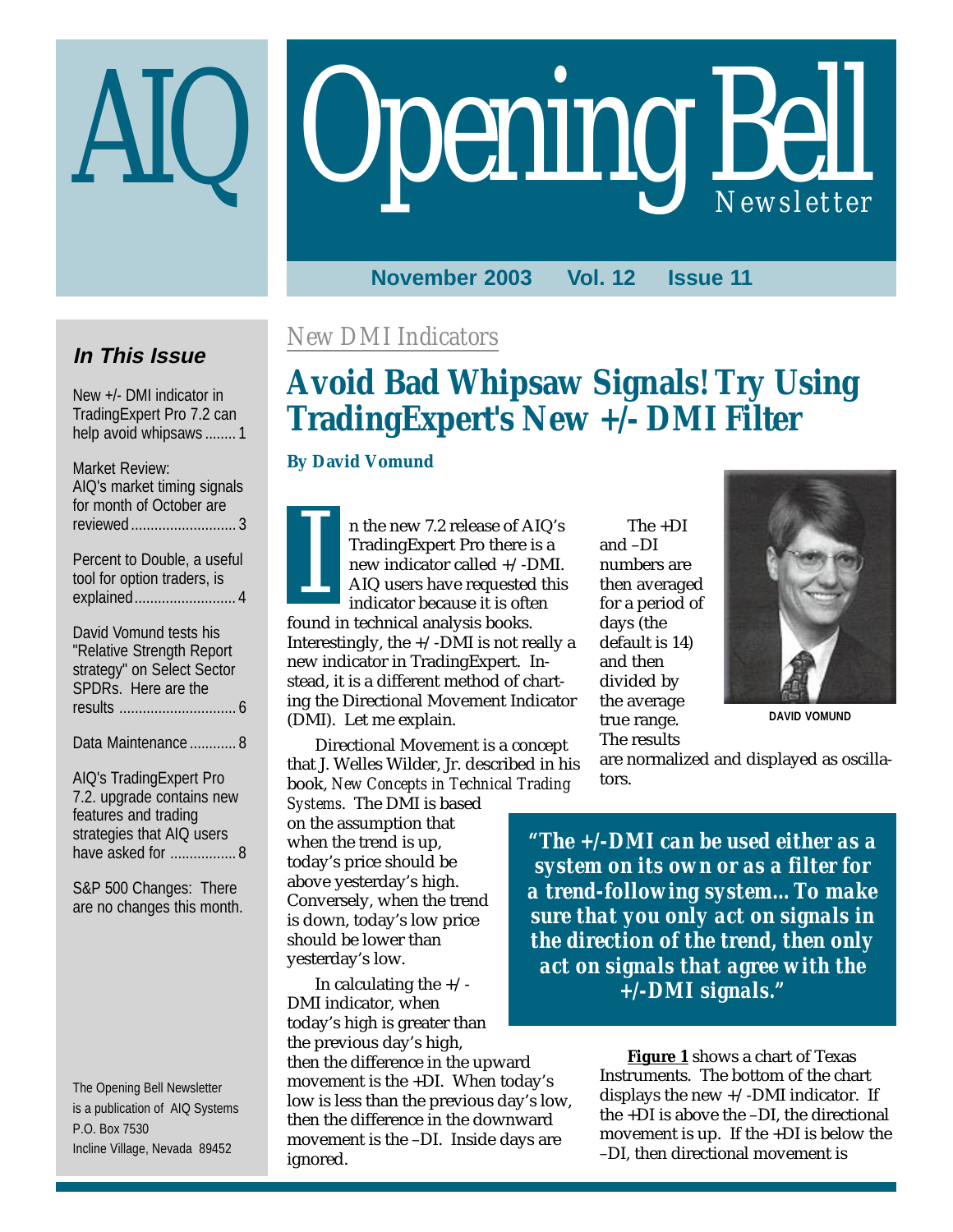#### AIQ Opening Bell November 2003

tor, a buy signal is registered when down. The greater the difference between the +DI and –DI, the more significant the trend. For this indicathe +DI crosses above the –DI. A sell signal is indicated when the +DI falls below the –DI.

AIO Charts

The Directional Movement Indicator (DMI) is simply the difference between the +DI and –DI indicators. Comparing the DMI to the  $+\sqrt{-}$ DMI in Figure 1, we see that when the +DI crosses above –DI, the DMI rises above zero. When the +DI is well above –DI, as it was in late August, the DMI is very positive. The point is that these are the same indicators charted differently.

Why has AIQ added the +/-DMI indicator? One reason is to satisfy user requests. Many technical analysis books plot the  $+/-$ DMI indicator instead of the DMI. Traders wanted their systems to resemble the technical books. Another reason is that more advanced users wanted

*"Another Welles Wilder indicator is the Parabolic system (ParaSAR). This indicator works great in trending environments but whipsaws during sideways movement. Many of the whipsaws can be eliminated by combining the ParaSAR indicator with the +/-DMI."*

to run studies on just the +DI line. That is not possible when using the DMI.

The +/-DMI can be used either as a system on its own or as a filter for a trend-following system. Trend following systems often turn into whipsaws during non-trending environments. To make sure that you only act on signals in the direction of the trend, then only act on signals that agree with the  $+/-$ DMI signals. Let me explain with an example.

the +/-DMI. Here is how it works only act on ParaSAR buy signals when the +DI is above the –DI. Along the same lines, only act on ParaSAR sell short signals when the +DI is below the –DI.

Another Welles Wilder indicator is the Parabolic system (ParaSAR).

> This indicator works great in trending environments but whipsaws during sideways movement. Many of the whipsaws can be eliminated by combining the ParaSAR indicator with

**Figure 2** shows a chart of Textron Inc. (TXT). On the price chart is the ParaSAR indicator. This indicator gets its name from the shape assumed by the trailing stops that tend to curve like a parabola. Notice that as prices trend higher, the rising dots below the price



Figure 2 shows seven buy signals (see arrows on price chart). During the same period, the +DI only rose above –DI three times (see arrows on DMI indicator). The ParaSAR is clearly a more sensitive system.

# **AIQ Opening Bell Newsletter**

**David Vomund, Publisher G.R. Barbor, Editor**

AIQ Opening Bell does not intend to make trading recommendations, nor do we publish, keep or claim any track records. It is designed as a serious tool to aid investors in their trading decisions through the use of AIQ software and an increased familiarity with technical indicators and trading strategies.

While the information in this newsletter is believed to be reliable, accuracy cannot be guaranteed. Past performance does not guarantee future results.

**© 1992-2003, AIQ Systems**



**Figure 1.** Daily chart of Texas Instruments. Displayed below the price are the DirMov (DMI) and

the +/-DMI indictors. Note the similarity between DirMov and the new +/-DMI indicator.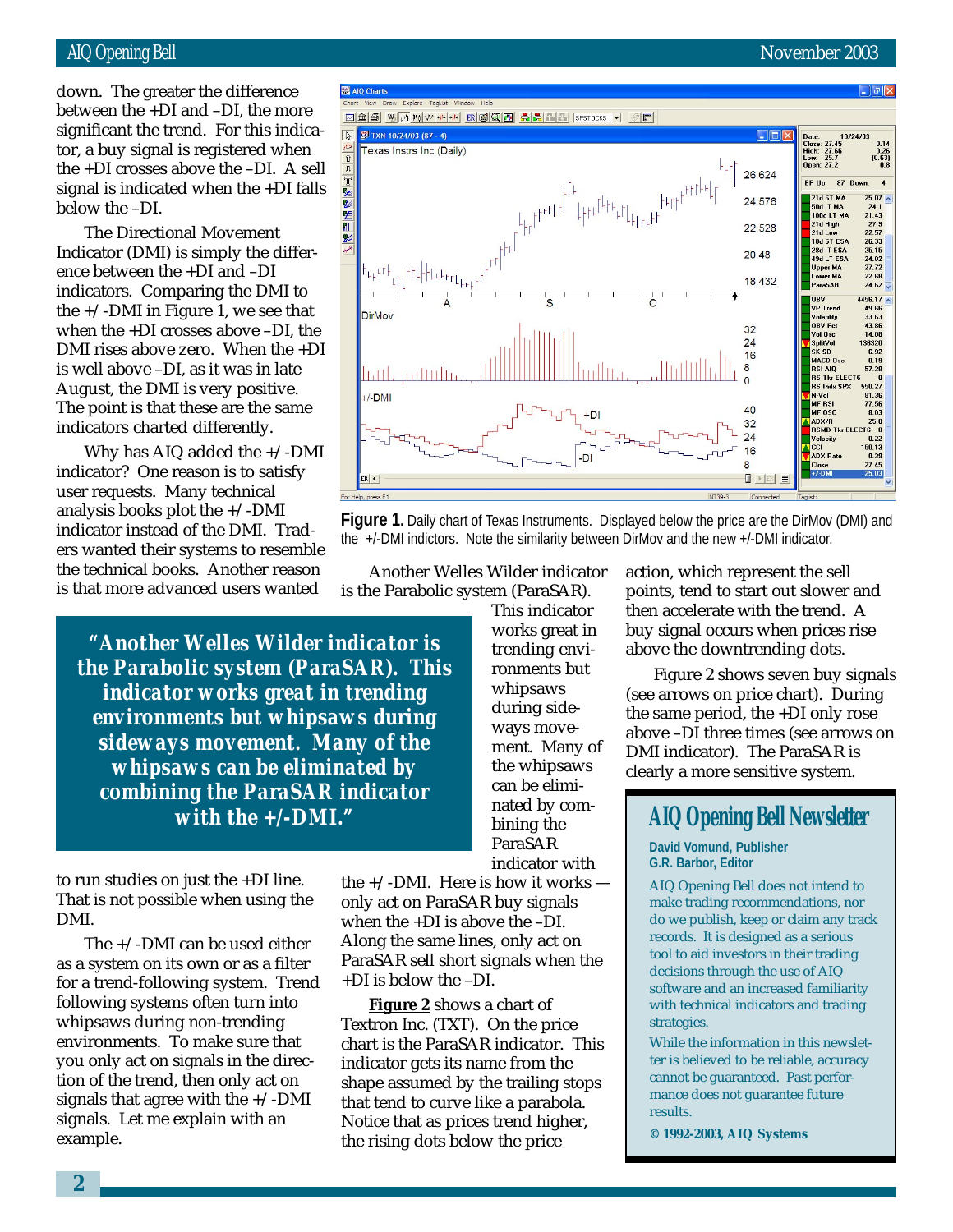### November 2003 AIQ Opening Bell

ER Up:

volatility<br>DBV Pct

ol Oso SplitVol

SK-SD

BSI AIC

N-Vol<br>MF RSI

**MF OSC** 

Velocity

**CCL** 

ADX/R

MACD Ose

nar Ale<br>RS Tkr DIVER1<br>RS Indx SPX

**RSMD TKr DIVER1** 

59 Down  $11$ 43.93

46.08 43.52

40.96

38.4

35.84

33.28

30.72 28.16

 $32$ 

16

 $(16)$ 

48

32

 $16$  $\blacksquare$   $\blacktriangleright$  ER

 $\overline{0}$ 

 $\begin{array}{c} (0.05)\ (0.09)\ 0.09 \end{array}$ 

43.69 41.84

48.21

 $38.8$ 46.27

46.27<br>44.63<br>43.59<br>48.54

39.71 925.97

25.97<br>2.28<br>29.94<br>18.68

 $[7346]$ 

13.57

97.28<br>115.92

74.72

 $0.88$ 37.02

 $0.45$ 

 $\frac{59.11}{1.03}$ 

0.32 53.02

By using the  $+/-$ DMI filter, several of the bad whipsaw signals in the ParaSAR indicator would have been avoided. Directional Movement is positive from May through August so during this period only ParaSAR buy signals should be acted on. ParaSAR shortselling signals should be ignored. Using this technique, you only traded in the direction of the trend and two whipsaws were avoided.

AIO Charts

 $\overline{\mathbb{R}}$ 

↑→工程影生刑影

TXT 10/24/03 (59 - 11)

Textron Inc (Daily)

B<br>hillbeholderholder

M

DirMoy

 $+/-$ DMI

 $ER$ <sup>4</sup>

Most people will continue to plot the DMI indicator instead of the +/-DMI because it is easier to spot crossovers. However, adding the +/-DMI indicator gives you the flexibility to experiment with the components that make up the DMI indicator.

*David Vomund publishes VIS Alert, a weekly investment newsletter. For sample issues, visit www.visalert.com.*

> ctober is supposed to be a "scary" month for the market. That

**Figure 2.** Daily chart of Textron with DirMov (DMI) and +/-DMI indictors. ParaSAR indicator has been added to price plot and arrows drawn to show ParaSAR buy signals. Note that +/-DMI gave only three buy signals during same period that ParaSAR gave seven buys.

## **Market Review**

ن<br>بالاستعاد المائلة المهوانية<br>مستقدمة المستقدمة



**Figure 1.** Daily chart of Nasdaq Comp. with support trendline that has been tested (arrows) but not penetrated since early March.

on four separate occasions (see arrows). As long as the Nasdaq is above this trendline, the bullish pattern is intact and oversold buy

signals will work better than overbought sell signals.

wasn't the case this year. Helped by strong economic and earnings news, the S&P 500 rose 5.5% in October. Even stronger were small-cap stocks with the Russell 2000 gaining 8.3%. The good news was punctuated by a very strong Gross Domestic Product (GDP) number. Third-quarter GDP grew at a sizzling 7.2 percent annual rate, the fastest since 1984. Several of the top performing

industry groups in October were commodity related. Metals Mining rose 20%, Aluminum rose 18%, Steel rose 17%, and Forest Products rose 17%. Not all groups participated in the rally. Food Retailers lost 8%, Wireless Communications lost 6%, and Oil & Gas Services lost 6%.

Market averages have been very strong since the March lows. The best trendline is found on the Nasdaq Composite (**Figure 1**). The Nasdaq has touched this trendline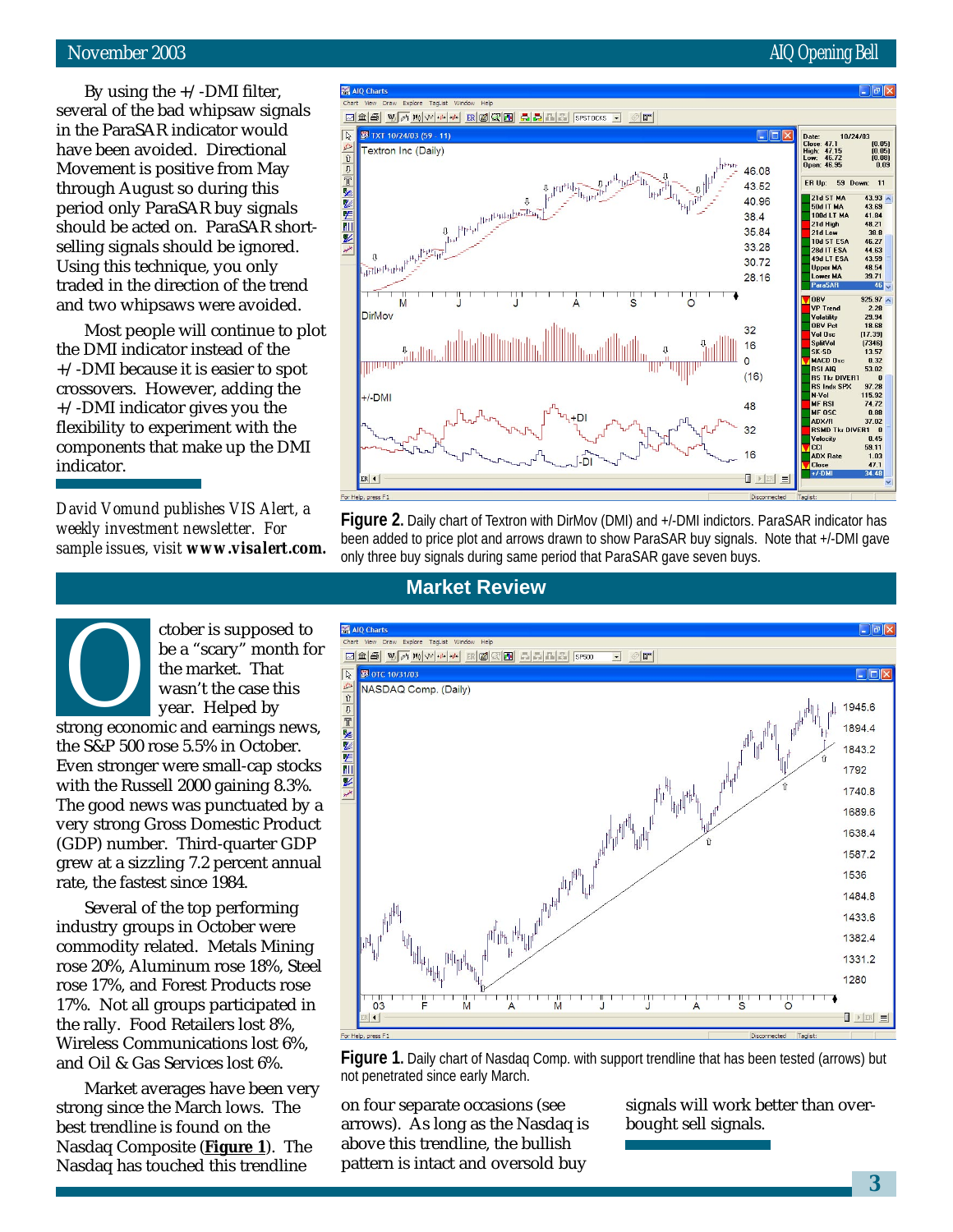## *Option Analysis*

# '**Percent to Double' A Useful Tool for Option Traders**

#### **By Stephen Hill**

*Option traders have asked AIQ to include the parameter Percent to Double in its popular OptionExpert software. This tool is used to establish realistic goals for option trades.*

If you trade options, you've probably heard the term "Percent to Double." The question is, what exactly is Percent to Double? Why n you did to phons, you<br>probably heard the term<br>"Percent to Double." The<br>question is, what exactly is<br>Percent to Double? Why<br>not Percent to Triple? I decided to ask the experts.

I contacted the pros at the CBOE and CME and asked: what is Percent to Double? A friendly support person at the CME referred me to an archived answer (obviously, this question has been raised before). The following paragraph is a paraphrased version of the archived answer to my question.

…."Percent to double" is not commonly used in the U.S., although it is used in Europe and the U.K. "Percent to double" is the percentage price rise needed in the price of the underlying for the option to double in price on the option's expiration date. The theory is that, the lower the Percent to Double, the better. Note, however, that for any strategy to work, the forecast for the underlying stock must be accurate…

I would disagree with the "not commonly used in the U.S." statement.

Here's an example of Percent to Double:

Consider that the price of XYZ stock is \$58 and the price of the XYZ March 60 Call is 3.50. At a stock price of \$67 on the day March options expire; this call will have a

value of 7.00, or double the current price of 3.50. A stock price rise from \$58 to \$67 is an increase of 15.5% (approximately), so that is the "Percent to Double" in this example.

That's the theory. But you'll notice that this explanation is a little light on details, plus the reference to

the European style options with price on expiration. European style options are option contracts that may be exercised only during a specified

period of time just prior to their expiration; American style options contracts may be exercised at any time between the date of purchase and the expiration date.

#### **How is Percent to Double calculated?**

The answer relies heavily on the type of formula that is used to determine fair value of any given option given a specific set of circumstances. The most common model

used to determine fair value of options is the Black-Scholes analytical model. The Black-Scholes model determines a fair price of an option based on a set of conditions which include such factors as time to expiration, interest rates, volatility of the stock, and the option strike price.

*"There are some resources on the internet that offer Percent to Double as a service. Fortunately, AIQ's OptionExpert offers us an easy way to calculate Percent to Double."*

> In computing Percent to Double there are 5 elements of information required. These are listed in **Table 1**.

> The first two elements are given when we decide to open an option position. The price of the option at the given future date is also straightforward; it's twice the opening value of the option. Essentially, we have already determined a value of the option on the given date. What we need to determine is the value of the underlying that matches that option

### **Table 1. Percent to Double input requirements**

- Today's underlying price.
- Today's price of the option.
- The future date for analysis.
- The underlying price at the future date.
- The price of the option at the future date.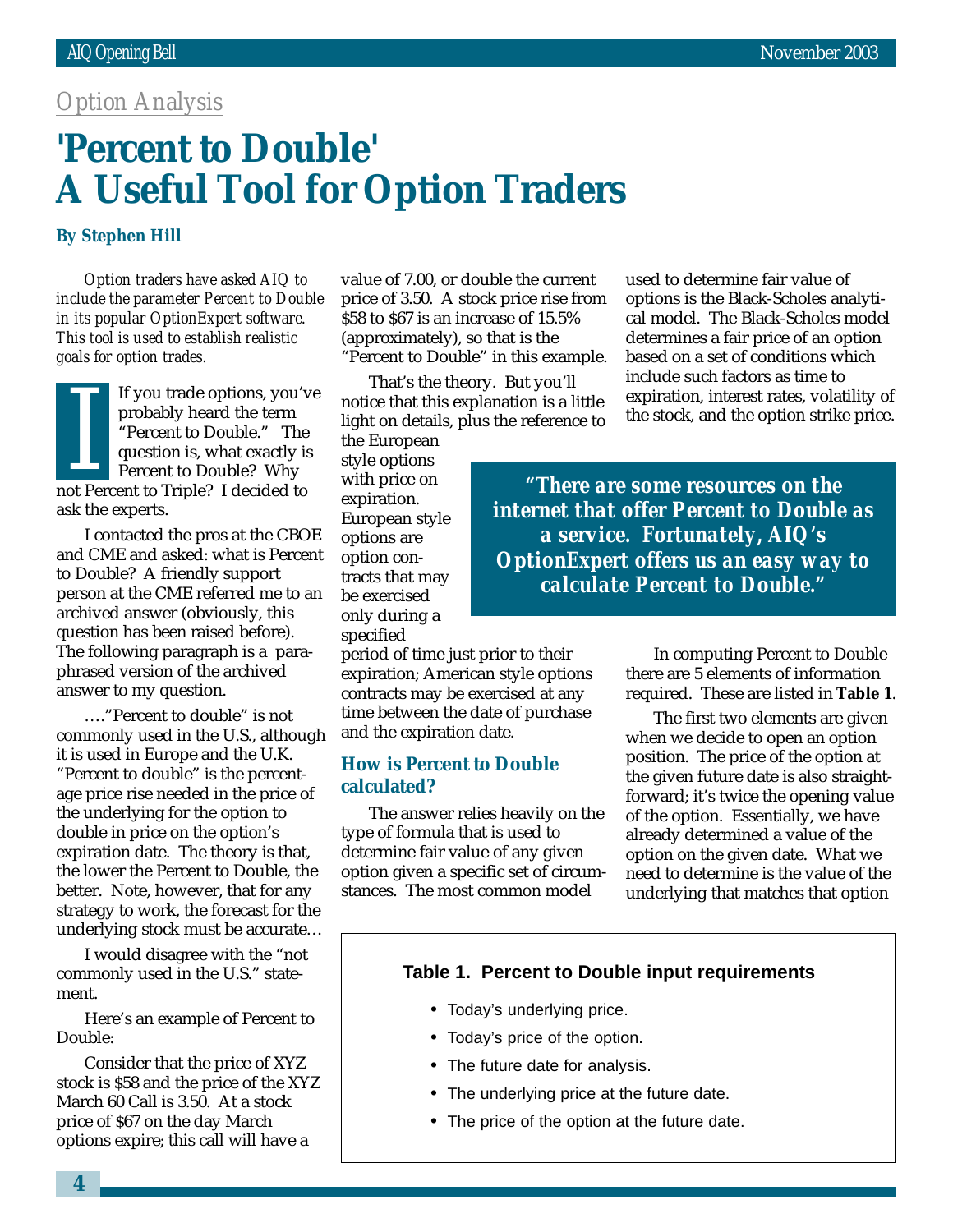value. To achieve this, the Black-Scholes formula needs to be resolved backwards.

Doing this by hand would be very time consuming. There are some resources on the internet that offer Percent to Double as a service. Fortunately, AIQ's OptionExpert offers us an easy way to calculate Percent to Double.

When evaluating options on a given underlying, by default OptionExpert fixes the analysis date to the next expiration. If we are within 10 days of next expiration, the date moves out to the next month.

The value of the underlying on that expiration date is also determined by using a modified slope formula based on work undertaken by Larry McMillan. However, the value of the underlying at expiration determined by OptionExpert is not going to match the value of the underlying we are looking for, but it does fix the parameters for us to move to the next step in the calculation.

Let's look at an example that shows how we can use OptionExpert to find the value we need. **Figure 1** displays data for a straight buy of 5 contracts of Yahoo (YHOO) Dec'03 40 Puts at 1.85. Immediately we have two of our requirements, the current value of 1.85 and the value of the option at double the current price or 3.70.

Other information in Figure 1 includes the value of the underlying today (42.27), date for analysis (in this case November '03 expiration of 11/21/03) and an indicated value for the underlying on that date of 35. The question is, how do we determine the value for the underlying on the analysis date that corresponds with a doubling of the option value (given that all other factors remain the same)?

Fortunately, OptionExpert has several different graphical representations of any given option. For our purposes, we will use the price of the



**Figure 1.** Situation Data section of OptionExpert's Position Analysis screen. Data in left panel includes current price and volatility for Yahoo stock and a projected value of 35 on 11/21/03. The position data section lists a straight buy of 5 contracts of Yahoo Dec'03 Puts at price of 1.85.



**Figure 2.** Position Graph section of OptionExpert's Position Analysis screen. Plot displays relationship between option Value (vertical axis) and stock Price (horizontal axis) computed for the analysis date of 11/21/03.



**Figure 3.** Position Graph with annotations showing how the Stock Price corresponding to the target Option Value of 3.7 is easily found. To locate the exact value, move the crosshair along the curve. Notice values that appear on each axis to show exact coordinates of the crosshair position. When the value scale reads 3.7, the number shown on the Price scale (36.6) is the corresponding stock price.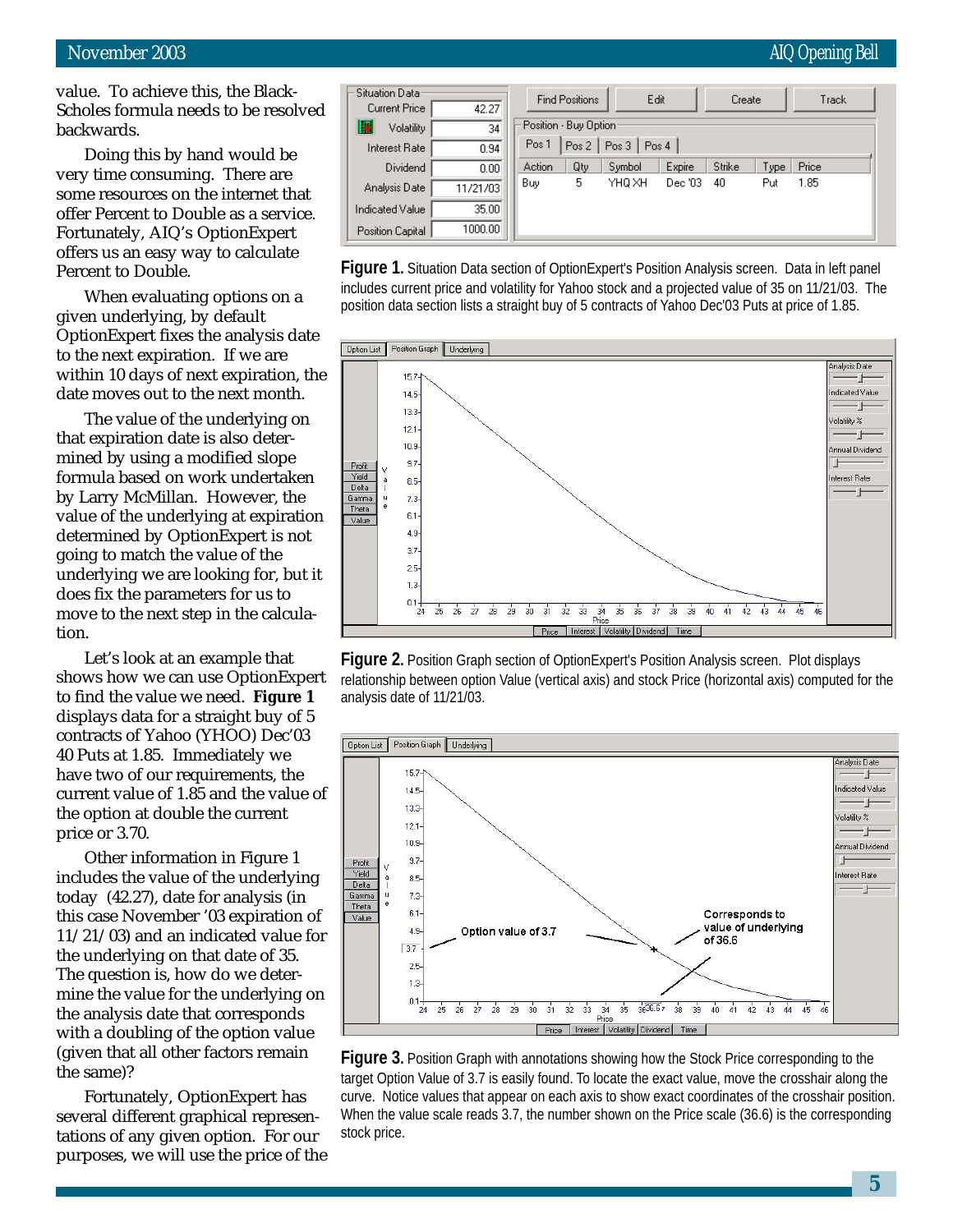# *Incorporating the Style Index Approach to Sectors*

# **Testing Our 'Relative Strength Report Strategy' Using Select Sector SPDRs**

By David Vomund

ast month we discussed a trading approach that took advantage of the Relative Strength report and applied it to Exast month we discussed<br>a trading approach the<br>took advantage of the<br>Relative Strength repo<br>and applied it to Ex-<br>change Traded Funds (ETFs) that track various market indexes. Now we'll apply the same approach to industry sectors to see how well it spots sector rotation.

For our sector trading test, we could have used sector funds from well known mutual fund families. The most popular choice would be Fidelity Investments. Fidelity's 40 sector fund choices give Fidelity the broadest selection compared to competitors. Making the sector funds more attractive, Fidelity has just lifted the 3% sales load (that's the good news about a bear market—products become more affordable!). Fidelity does charge a penalty if you hold a fund for less than 30 days, however. Information on Fidelity sector funds can be found at

| <b>MA AIO Reports</b><br>∥⊕                                                                                                                                                                                                                                                                                                                                                                                                                                                                                                                                                                                                                                                                                                                                                                                                                                                                                                                                                                                                                                     |                                                                                                                       |                                                                                                                                                                                                                                                                                                                                                                         |                                                                                               |                                                                      |                                                                      |                                                                 |                                                                    |       |            |
|-----------------------------------------------------------------------------------------------------------------------------------------------------------------------------------------------------------------------------------------------------------------------------------------------------------------------------------------------------------------------------------------------------------------------------------------------------------------------------------------------------------------------------------------------------------------------------------------------------------------------------------------------------------------------------------------------------------------------------------------------------------------------------------------------------------------------------------------------------------------------------------------------------------------------------------------------------------------------------------------------------------------------------------------------------------------|-----------------------------------------------------------------------------------------------------------------------|-------------------------------------------------------------------------------------------------------------------------------------------------------------------------------------------------------------------------------------------------------------------------------------------------------------------------------------------------------------------------|-----------------------------------------------------------------------------------------------|----------------------------------------------------------------------|----------------------------------------------------------------------|-----------------------------------------------------------------|--------------------------------------------------------------------|-------|------------|
| Reports View Generate Help                                                                                                                                                                                                                                                                                                                                                                                                                                                                                                                                                                                                                                                                                                                                                                                                                                                                                                                                                                                                                                      |                                                                                                                       |                                                                                                                                                                                                                                                                                                                                                                         |                                                                                               |                                                                      |                                                                      |                                                                 |                                                                    |       |            |
| $A$ dd dd d d i                                                                                                                                                                                                                                                                                                                                                                                                                                                                                                                                                                                                                                                                                                                                                                                                                                                                                                                                                                                                                                                 | $\mathbb{F}$                                                                                                          |                                                                                                                                                                                                                                                                                                                                                                         |                                                                                               |                                                                      |                                                                      |                                                                 |                                                                    |       |            |
| <mark>세</mark> AIQ Reports<br>日·탈 Stock Reports<br><b>E</b> Expert Analysis<br>Action List<br>÷<br>Weighted Action List<br>÷<br>Signal Review<br>÷<br>New Highs / New Lows<br>Ė<br>Price Change - Upside<br>÷<br>Price Change - Downside<br>Ė<br>Price Gap<br>$\ddot{}$<br>白雪 Relative Strength - Strong<br>Short Term<br>The Long Term<br>F Relative Strength - Weak<br>Short Term<br><b>D</b> Long Term<br>Volatility Analysis<br>÷<br>Accumulation / Distribution<br>Ĥ<br>Persistence of Money Flow<br>÷,<br>Price Volume Divergence<br>$\ddot{}$<br>Volume Change<br>Volume Spike<br>Volume Trend<br>Mov Avg Crossover - Upside<br>÷<br>Mov Avg Crossover - Downsic<br>Ė<br>Crossover of Two Mov Avera<br>ŵ<br>Mov Avg Status - Upside<br>南<br>Ė<br>Mov Avg Status - Downside<br>÷<br>Point & Figure Breakout<br>电目<br>Group Reports<br>+B<br>Sector Reports<br>È<br>Ð<br>Mutual Fund Reports<br>Ė.<br>Weekly Stock Reports<br>冏<br>Ė.<br>冏<br>Weekly Group Reports<br>Weekly Sector Reports<br>主日<br>主日<br>Weekly Mutual Fund Reports<br>E Summary Reports | 10/03/03 - Daily<br>Ticker<br>XLK<br>XLU<br>XLI<br><b>XLF</b><br><b>XLB</b><br><b>XLE</b><br><b>XLP</b><br><b>XLV</b> | Strong Relative Strength Ranking Report<br>Short Term Relative Strength Ranking<br><b>Stock</b><br>Select Sector SPDR-Technology<br>Select Sector SPDR-Utilities<br>Select Sector SPDR-Industrial<br>Select Sector SPDR-Financial<br>Select Sector SPDR-Materials<br>Select Sector SPDR-Energy<br>Select Sector SPDR-Consumer Staples<br>Select Sector SPDR-Health Care | <b>RSR</b> Price<br>6<br>4<br>3<br>3<br>3<br>$\overline{c}$<br>$\mathfrak{p}$<br>$\mathbf{1}$ | 19.21<br>22.19<br>24.10<br>26.30<br>22.63<br>24.70<br>20.85<br>28.37 | %Chq<br>$\overline{4}$<br>$\overline{c}$<br>3<br>$\overline{c}$<br>2 | <b>TS</b><br>(71)<br>98<br>72<br>85<br>(98)<br>37<br>(43)<br>43 | <b>DTS</b><br>29<br>(0)<br>13<br>30<br>$\theta$<br>105<br>31<br>14 | Group | <b>TS</b>  |
|                                                                                                                                                                                                                                                                                                                                                                                                                                                                                                                                                                                                                                                                                                                                                                                                                                                                                                                                                                                                                                                                 |                                                                                                                       |                                                                                                                                                                                                                                                                                                                                                                         |                                                                                               |                                                                      |                                                                      |                                                                 |                                                                    |       |            |
| $\left  \left\langle \right\rangle \right $<br>$\rightarrow$                                                                                                                                                                                                                                                                                                                                                                                                                                                                                                                                                                                                                                                                                                                                                                                                                                                                                                                                                                                                    | $\vert \cdot \vert$                                                                                                   |                                                                                                                                                                                                                                                                                                                                                                         | HH.                                                                                           |                                                                      |                                                                      |                                                                 |                                                                    |       |            |
| For Help, press F1                                                                                                                                                                                                                                                                                                                                                                                                                                                                                                                                                                                                                                                                                                                                                                                                                                                                                                                                                                                                                                              |                                                                                                                       |                                                                                                                                                                                                                                                                                                                                                                         |                                                                                               |                                                                      |                                                                      |                                                                 |                                                                    |       | <b>NUM</b> |
|                                                                                                                                                                                                                                                                                                                                                                                                                                                                                                                                                                                                                                                                                                                                                                                                                                                                                                                                                                                                                                                                 |                                                                                                                       |                                                                                                                                                                                                                                                                                                                                                                         |                                                                                               |                                                                      |                                                                      |                                                                 |                                                                    |       |            |

**Figure 1.** Relative Strength (Strong) Report for October 3, 2003. The report, run on a list of eight SPDRs (sector ETFs), shows the Technology and Utilities sector funds in top positions.

#### *www.fidelity.com.*

The Rydex family of mutual funds also offers sector fund choices. With 17 funds, Rydex doesn't offer the selection that Fidelity does, but it has the ones that count the most.

# **Percent to Double (continued)**

underlying versus value graph (see **Figure 2**).

To determine the price the underlying needs to attain for the value of the option to double, OptionExpert utilizes a crosshair that allows us to pinpoint this position on the price/value curve. **Figure 3** illustrates this point. The corresponding value of the underlying for an option value of 3.7 is 36.6.

Finally, we need to run a quick calculation to determine the percent change in the underlying that brought about the doubling in value

of the option. We'll use this formula:  

$$
PTD = \underline{V2 - V1} \times 100
$$

$$
V2
$$

Where:

 $PTD = % to Double$ 

V2= Value of underlying on analysis date

V1 = Value of underlying on acquired date

Plugging in our example values:  $PDT = 36.6 - 42.2 \times 100$  36.6  $PDT = -15.3%$ 

To sum up this example, for the December '03 40 put on Yahoo to double its value from the acquisition date to the analysis date, the underlying ticker must fall by 15.3%.

How would an option trader make use of the Percent to Double parameter? The first step is to take a look at the historical chart of the underlying security to determine how realistic it is for the value to change by the indicated percentage in the time frame used in the evaluation. If it appears unlikely, then you know that the upside potential of the position is limited.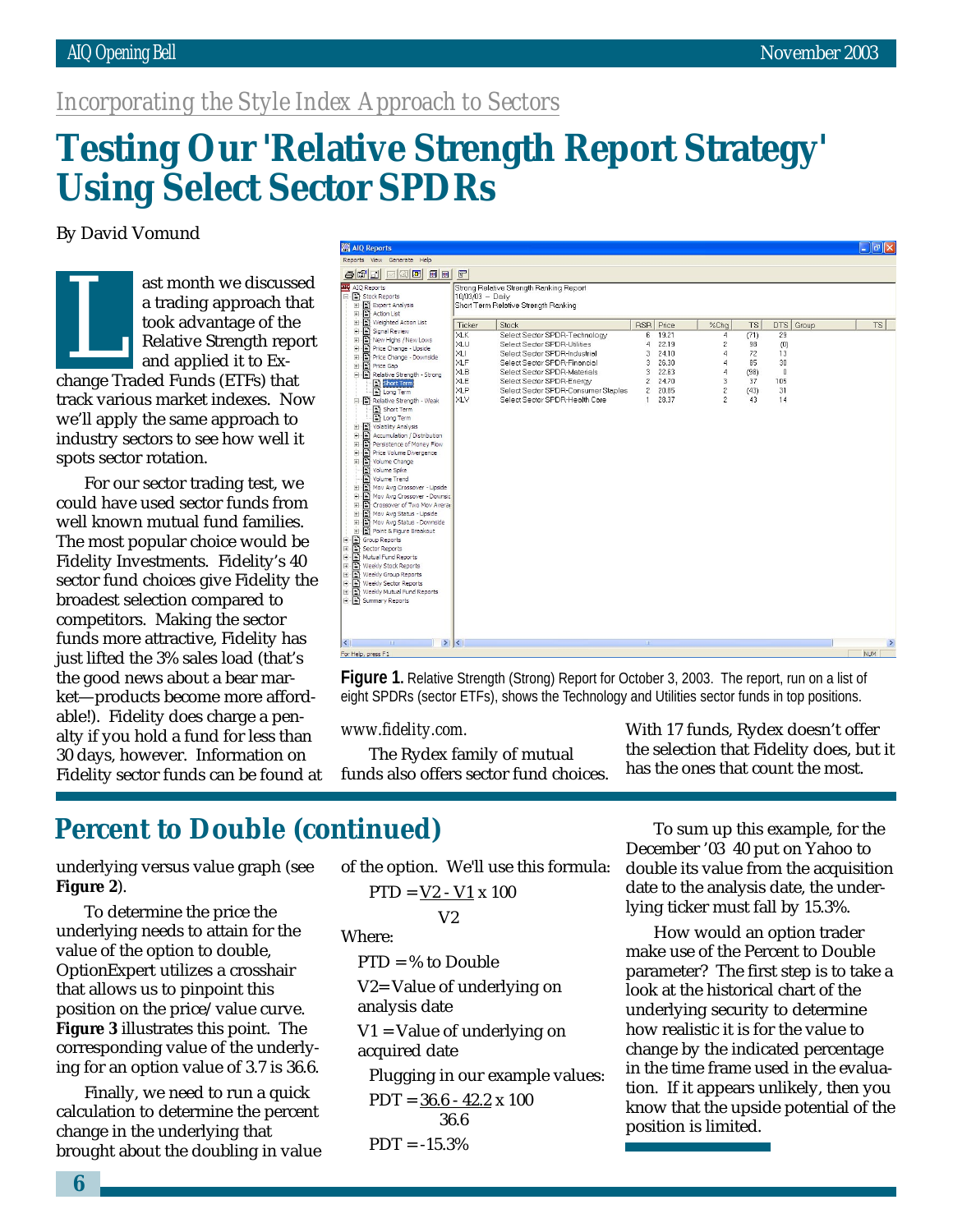The advantage of Rydex funds is free unlimited trading. Information on Rydex sector funds can be found at *www.rydexfunds.com.*

Rather than using mutual funds to trade sectors, you can also use Exchange Traded Funds (ETFs). First launched in the early 1990s, ETFs are securities that combine elements of mutual funds, but do so in a different way. Like mutual funds, ETFs contain a pool of securities. Like stocks, ETFs are traded on major U.S. exchanges and can be bought and sold anytime during normal trading hours. For more information on ETFs, visit *www.amex.com.*

There are several choices of ETFs that track industry sectors. For our study we decided to use the Select Sector SPDRs. Launched in early 1999, nine sector ETFs are now traded on the AMEX. These sectors can be bought or sold at any time during the trading day in the same manner as buying shares of stock. You can even sell them short. The nine sector choices are:

- Consumer Staples (XLP)
- Energy (XLE)
- Financial (XLF)
- Health Care (XLV)
- Industrial (XLI)
- Materials (XLB)
- Technology (XLK)
- Utilities (XLU)

The SPDRs are less aggressive than other sector choices. They are passively managed and only hold Standard & Poor's 500 stocks. The annual management fee is about half that of other sector mutual fund choices and they are liquid. There is good volume and unlike a stock or closed-end mutual fund, the number of shares in the marketplace is not fixed — if the demand for a given ETF outstrips supply at any point, an ETF specialist can create new ones from a basket of the underlying securities in the fund. When a large



**Figure 2.** Portfolio Manager screen with a graph of SPDR portfolio back test results (IRR vs. time) displayed in upper window. For comparison, a plot of S&P 500 performance is also shown.

transaction is placed, shares can be created or redeemed to meet demand.

#### **The Strategy**

Our trading strategy utilizes AIQ's Relative Strength report. The Short-Term Relative Strength-Strong report was run every other Friday on

the SPDRs. This report looks at the last 120 trading days (approx. six months) and breaks them into quarters. A percentage return figure is calculated for

*can even sell them short."* each quarter. These returns are then averaged with twice the weight placed on the most recent quarter's

worth of data. At the start of the test, the two highest ranked ETFs were purchased with equal dollar amounts to establish a fully invested portfolio. Two weeks later, the Relative Strength

report was run again. If the current holdings were rated in the top half of the report, then there were no trades. If a holding had fallen in the Relative Strength report to where it was no longer in the top three, then it was sold and the highest rated ETF was purchased. The portfolio was always fully invested in two SPDRs.

*"For our study we decided to use the Select Sector SPDRs…These sectors can be bought or sold at any time during the trading day in the same manner as buying shares of stock. You*

> The strategy is designed to rotate to the sectors of the market that have the best performance.

**Figure 1** shows the Relative Strength report on October 3, 2003. Since we are examining eight SPDRs, as long as our portfolio holdings are within the top four of the report then there are no trades. XLI and XLK